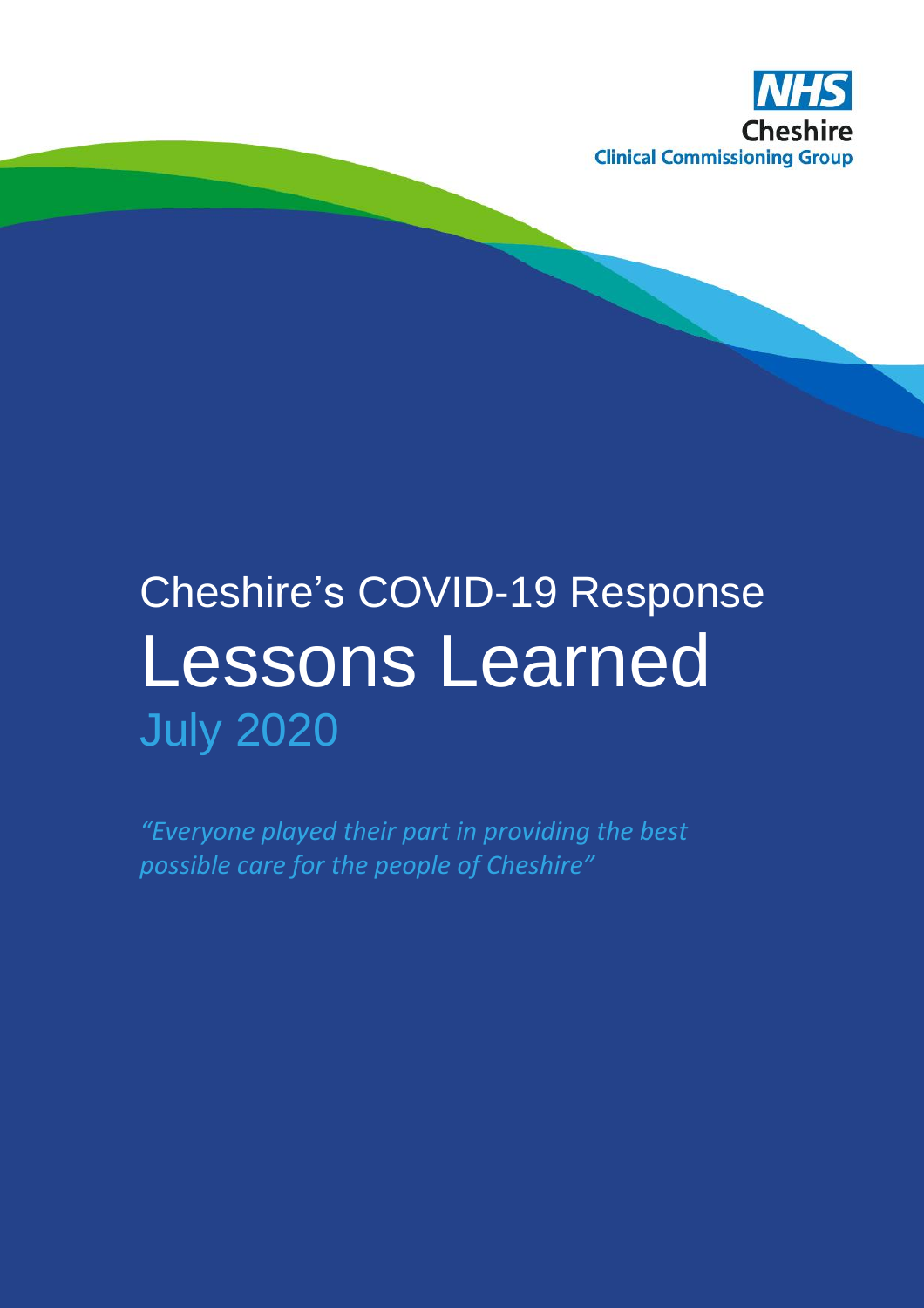### Introduction



**There have been many difficulties, frustrations and challenges thrown at us by the Coronavirus (COVID-19) pandemic, but many great things have also happened in Cheshire and opportunities to work differently have presented. We carried out a survey to bring people's reflections together; to support both our strategic commissioning approach and the recovery plans of our partners and providers.**

The way the system has pulled together is testament to our partnership and the maturity of our relationships. Together we continue to deliver a remarkable response to the biggest challenge we've ever faced.

We asked people to take time to reflect on their experiences of our collective response to the Coronavirus pandemic through a single, short survey which was aimed at senior leaders, managers and our GPs on the frontline.

This simple listening exercise, when combined with similar work carried out locally by others and the Health and Care Partnership, will help the Cheshire system to build on what's worked well and aid our recovery from the risks, issues and pressures that the pandemic has thrown up for all of us.

What follows is a summary review of the comments that the CCG has collected through our survey of partners and stakeholders. The insights and experiences that were shared are really valuable, and I hope that in reading about the responses to the survey you will be as encouraged and inspired as I was.

Best wishes,

C-Wlatsh

**Clare Watson Accountable Officer, NHS Cheshire Clinical Commissioning Group**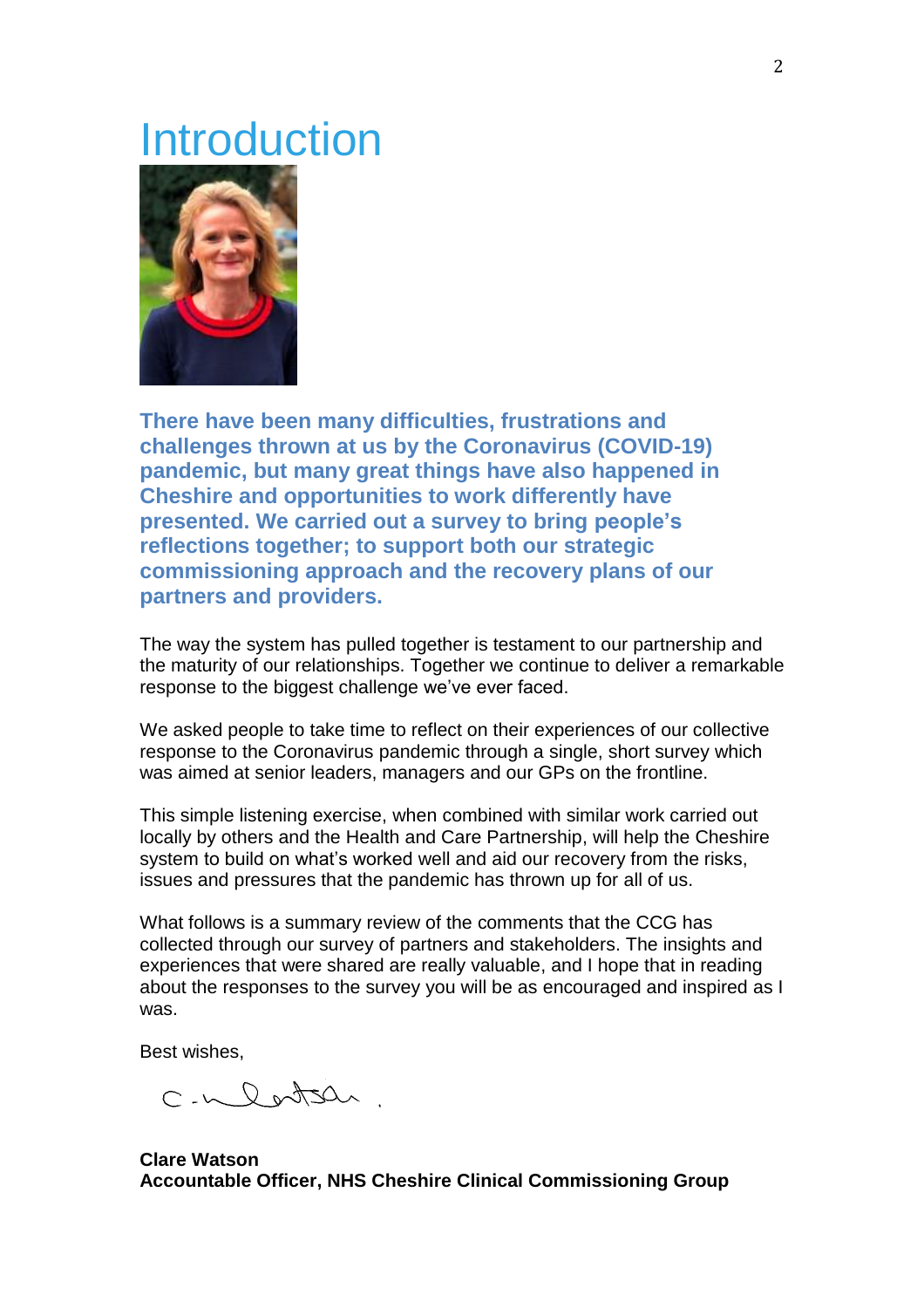### **Background**

**We wanted to offer our co-ordination to help bring the learning together to help ensure that we don't end up going back to old, less effective habits.**

#### **What we asked**

We asked people just a few simple, open questions;

- 1. What was good about the system's response?
- 2. What would we do differently?
- 3. What helped our response?
- 4. What hindered our response?
- 5. What changes have happened?
- 6. What has been the impact?
- 7. What should we keep?
- 8. What should stop?

#### **Who we asked**

We sent our survey to senior leaders and managers within the organisations set out below and GPs from all of our practices.

The feedback in this report therefore, relates to the learning from system partners and does not provide insight into the views of our residents in response to COVID-19. Understanding people's lived experiences first-hand and how behaviours and attitudes have changed will be vital moving forwards.

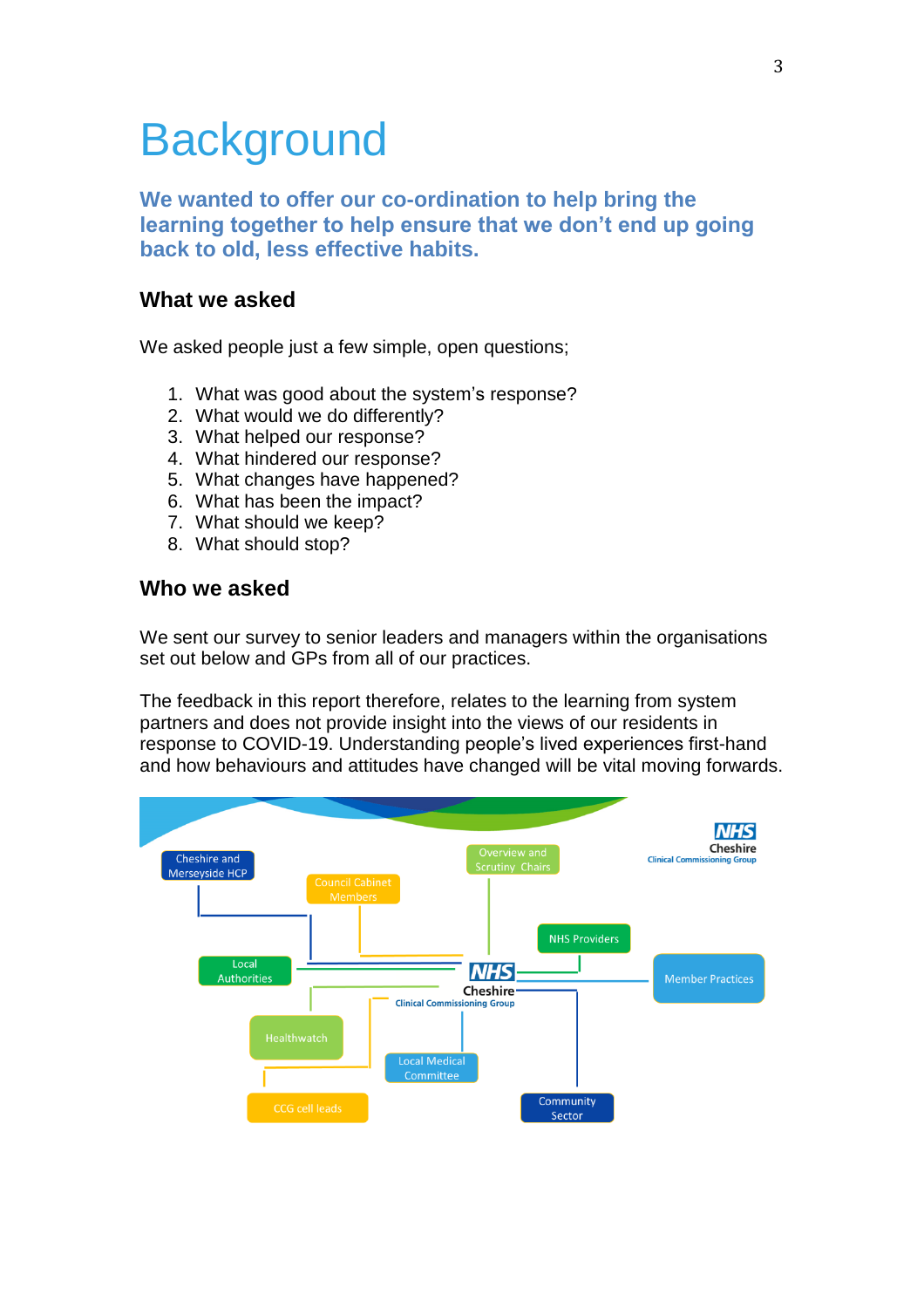## The big picture

#### **Our system**

*"We became a high-performing system because we worked together – the NHS and our local authorities"* 

- A high-performing system with mature relationships
- Pulled together to deliver an inter-agency response
- Command and control applied well
- Strong and visible leadership
- Fast and co-ordinated response

*"Inter-agency response put the population and staff ahead of organisational politics and boundaries"*

#### **Our staff**

*"Everyone played their part in providing the best possible care for the people of Cheshire"* 

- Everyone pulled together and worked for one goal
- Commitment of staff to get on with the job
- Staff were swift to react, change and adapt to new ways of working
- Staff worked autonomously, were valued and empowered to make decisions
- Reduced administrative burden to get on with the necessary work

*"Non-silo working, shared objectives and responsibility, reduced duplication, increased relationship management, focus on delivery and less on talking about delivery"*

#### **New ways of working**

#### *"Flexibility and brave use of IT supported continuity of services"*

- Shift in IT infrastructure to accommodate remote working
- Video and phone triage / appointments, photos to diagnose
- Accelerated 'Home First' approach and discharge to assess model
- Advances in zonal working, streaming and infection prevention control
- Significant efficiencies in time and money

*"We should maintain and increase the pace of change to integrated population based care"*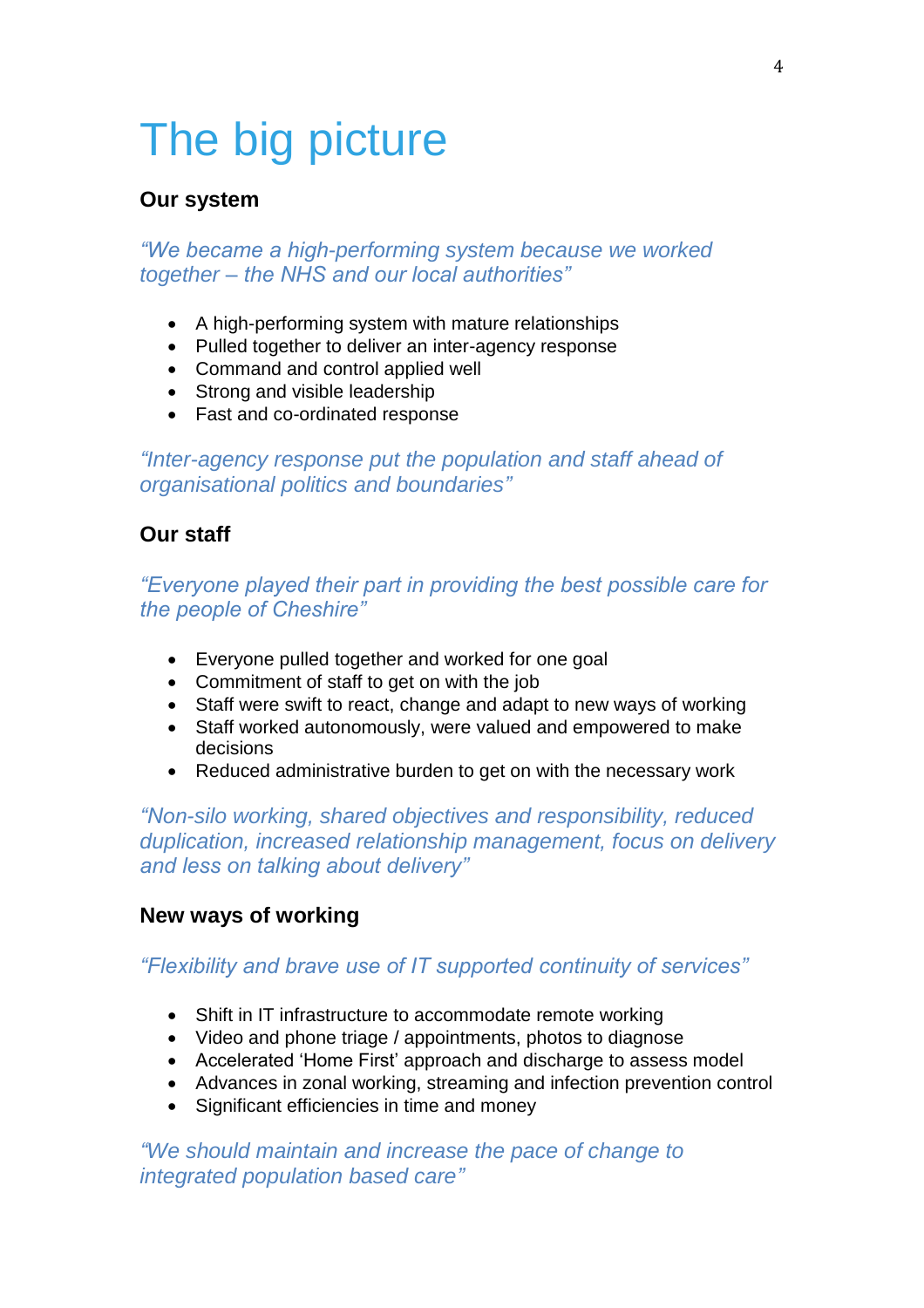### Primary Care

**The response of our GP member practices - at the front line of the pandemic - was and continues to be outstanding, characterised by flexibility and rapid change.**

#### **Amongst the changes in General Practice have been;**

- 'Total triage' models and reconfigured estates
- "Hot" and "cold" sites zonal working to deliver care at a population and community level
- Primary Care Networks (PCNs) have played a central role in delivering collaborative working
- PCN Clinical Directors have provided effective and proactive local leadership; embedded in their communities, yet thinking and working at a wider system level
- Risk assessed workforce teams to provide a safe working environment
- Proactive support to Care Home residents and people assessed as vulnerable through the "Shielding Process"

*"This sense of collaborative working extends beyond the practices, to system working with community and secondary care partners. Our practices are partners in the two Cheshire Integrated Care Partnerships and will influence and support future models of care"*

#### **How we worked together;**

#### *"The commitment of staff and the goodwill of patients allowed us to get on with the necessary work"*

- Practices supported to make rapid changes under significant pressure
- Collaborative working, mutual aid arrangements and sharing of best practice
- Regular PCN and practice meetings
- Collaboration in creating 'Hot hubs' to support patients with COVID-19 symptoms
- Strong links and regular engagement with the Local Medical **Committee**
- Good, regular communications between CCG and practices webcasts, bulletins, What's App groups and conference calls

#### *"With the ever changing guidance the CCG tried its best to keep us informed and supported"*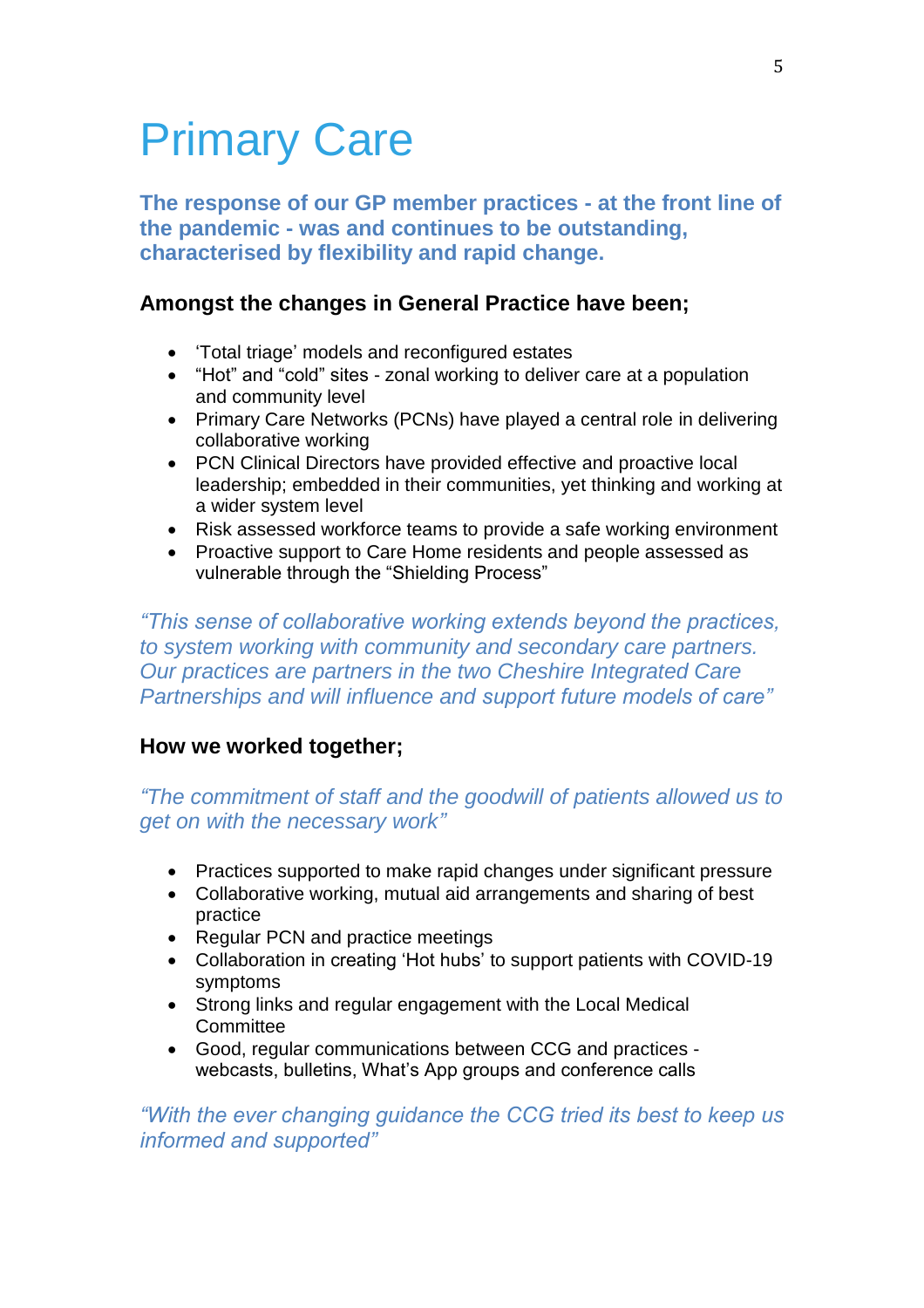### Primary Care continued…

#### **Challenges and constraints;**

- The primary care workforce has been stretched during the pandemic
- Ongoing challenge of staff absence (20% at any one time) and retention
- Need to support health and wellbeing of all staff and shield at risk
- Limitations of primary care estate need for investment
- Suitability of buildings both for new ways of working and 'normality'
- Many community services provided through GP practices which adds to the pressure on access to services
- Number of patients who can be seen in a face-to-face clinic is reduced by social distancing, infection control and PPE requirements.

#### *"Quick and constant change without time to reflect and adapt, cannot be maintained"*



#### **Key messages;**

- Value clinical leadership and strengthen clinical networks
- Continue to support PCN working and links with Care Communities
- Keep up the communication and continue to embrace IT
- Keep patients at home and deal with them safely
- Quicker transformation, less organisational bureaucracy and greater connectivity
- Lock in the benefits

*"New relationships forged across health and care, primary, secondary and community care which can be built upon further"*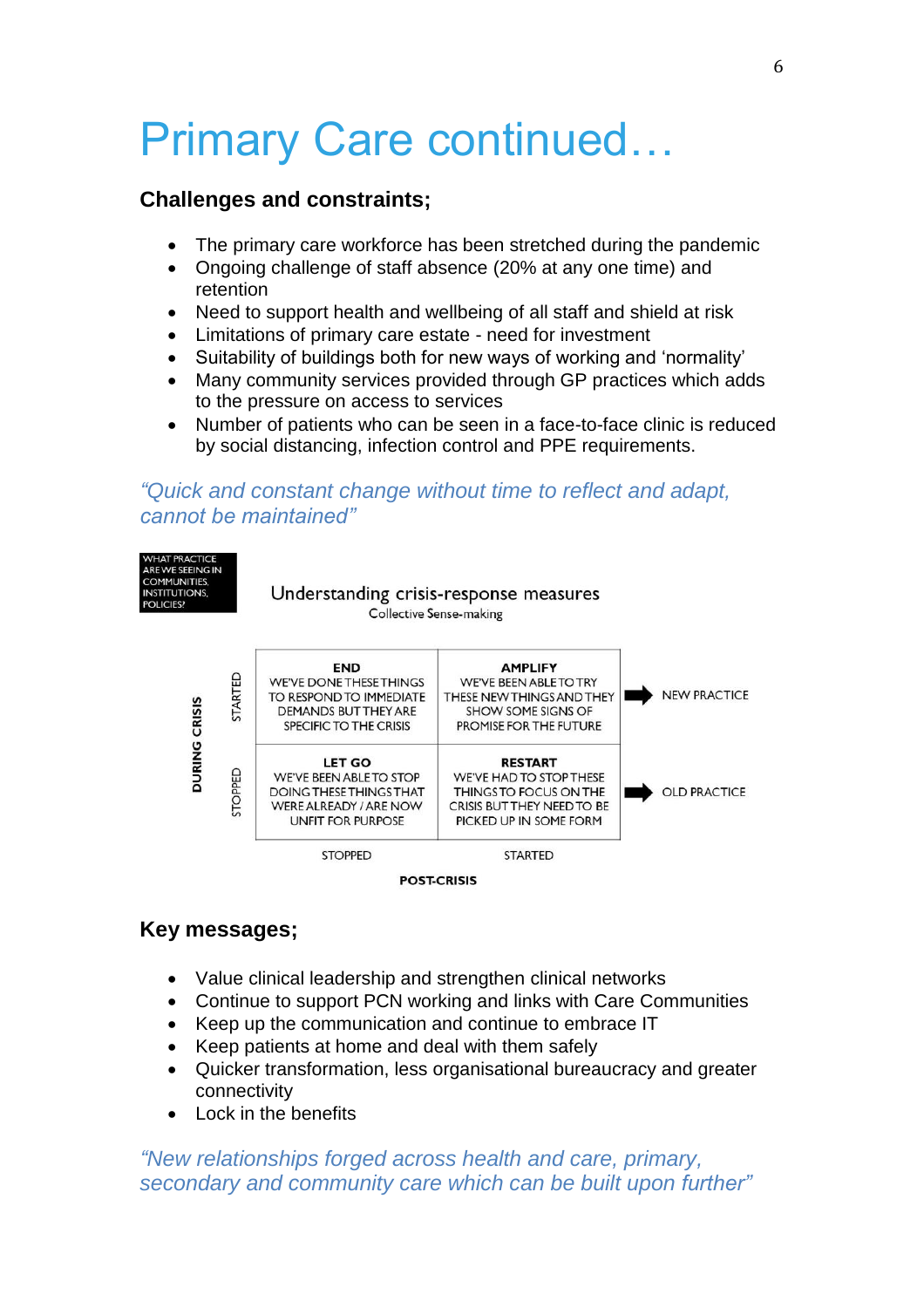### Wider system

More effective system management between hospital and social care has resulted in more available bed capacity and better patient experience in the right setting.

#### **Amongst the changes in the Cheshire system have been;**

- Establishment of 24/7 mental health crisis line
- Reduced footfall in A&E and new outpatient appointment formats
- Workforce helpline to address staff queries
- Improvements in self-care
- Rapid expansion of services to support the vulnerable e.g. food banks
- A revised hospital discharge service and 'home first' approach
- Formation of REACT Service (Rapid Enhanced Acute Community Team)
- Additional resources including support for care home staff
- Improved nurse bank utilisation
- Mobilisation of volunteers
- Improved relationships between providers

#### *"COVID accelerated transformation and innovation. The 24/7 mental health crisis line was brought forward 12 months and taken online in just four days"*

#### **How we worked together**

- System-wide efforts to improve patient flow
- Collaborative working and mutual aid arrangements
- Equal partnership with the Community Sector
- Regular communication and sharing of best practice
- Clear escalation routes for concerns via daily 'Sit Rep' share and resolve
- Reduced administrative burden via suspension of routine performance monitoring
- Rapid implementation of technological solutions
- Schools open for children of key workers
- Staff redeployment Cheshire Fire and Rescue
- CCG role as system-lead and convener

#### *"There's been open and transparent dialogue across the entire system - working to put the population before institution"*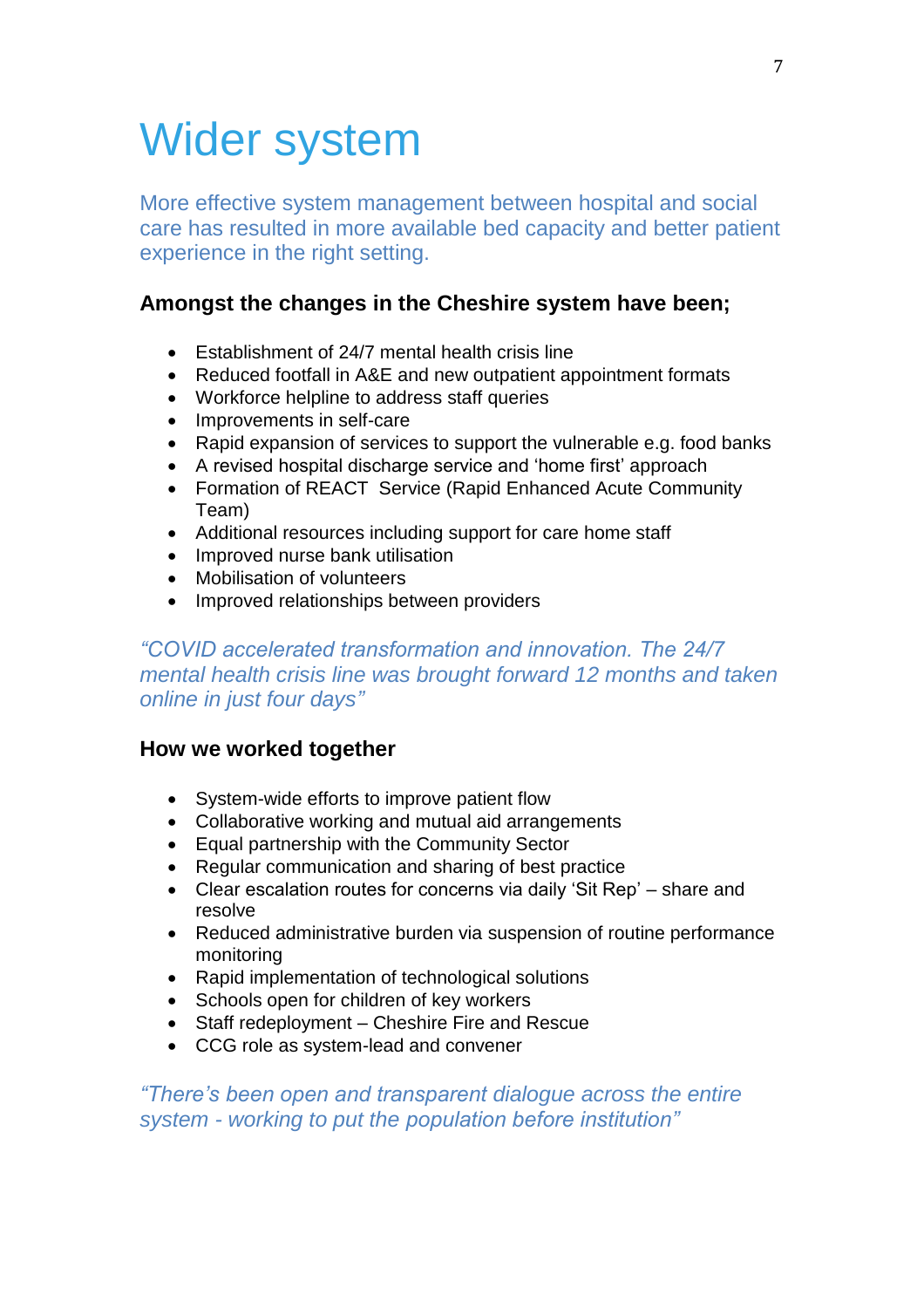### Wider system continued…

#### **Challenges and constraints**

- Previous funding cuts affected the system's preparation for this pandemic
- Early lack of testing capacity
- Delays in obtaining testing capacity for asymptomatic staff
- Lack of Personal Protective Equipment (PPE)
- Tensions in the supply of PPE across care sector, primary care and hospitals
- Lack of confidence in relation to guidance about the use of PPE and stepping outside this guidance
- We needed a better understanding of roles within health and social care

*"The care sector was on the edge of crisis before the pandemic and problems will be exacerbated going forward with some care homes becoming financially unviable"*

#### **Key messages;**

- The pandemic has moved our system into the  $21<sup>st</sup>$  Century
- Clear and concise leadership and clinical support very key
- Mature system relationships at both strategic and operational levels
- Need for earlier integrated wrap around support for care homes
- Need joint research to mitigate the disproportionately adverse impact of the pandemic on Black, Asian and Minority Ethnic Groups and other marginalised and vulnerable communities
- Post-COVID evaluation of impact on patients, staff and partners to inform decision making
- Joint messages to the public and staff from leaders speak with one voice

*"Flexibility and determination of the staff, partner organisations and stakeholders to pull together and provide the best care for the patients of Cheshire"*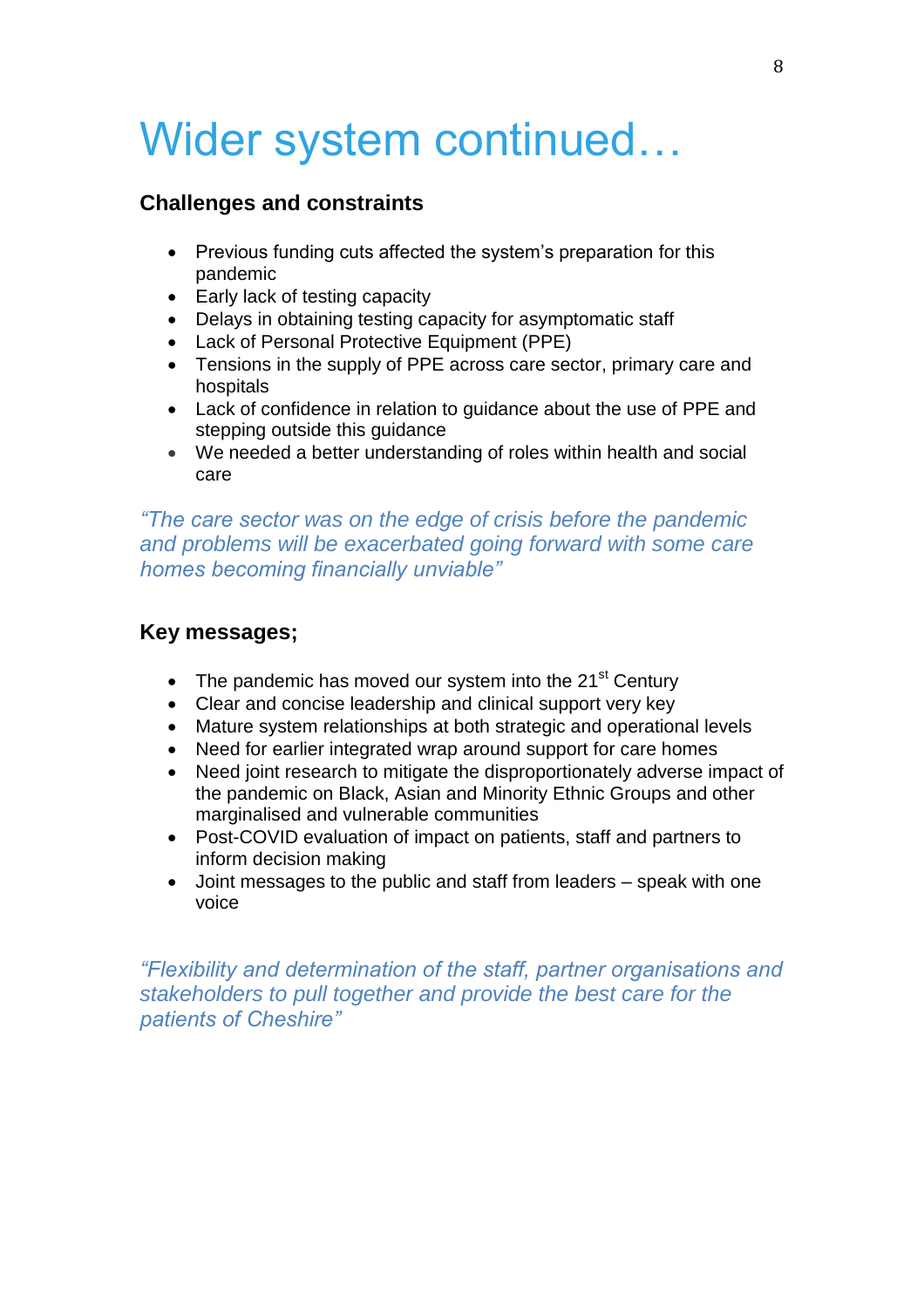### Top 10 lessons learned

Putting the themes together from your feedback adds up to an exciting new system, but challenges remain that need to be addressed.

- 1. Strong collaborative working has moved the system forward
- 2. Decision making and problem solving has been sped up
- 3. Significant and swift changes to the way in which services are provided in primary care, the community and our hospitals
- 4. Transformation and innovation have been accelerated
- 5. Significant reduction in demand for urgent care and hospital referrals has led to unmet need
- 6. Strong relationships forged including with the Community Sector
- 7. We need better partnership with residents to understand people's lived experiences and how behaviours and attitudes have changed
- 8. Health inequalities have widened in Cheshire as a result of the disproportionate impact on of the pandemic on marginalised communities and vulnerable groups
- 9. The pandemic has had a significant effect on the health and wellbeing of all of our staff
- 10.There are challenges to overcome with our estate to enable more healthcare in community settings